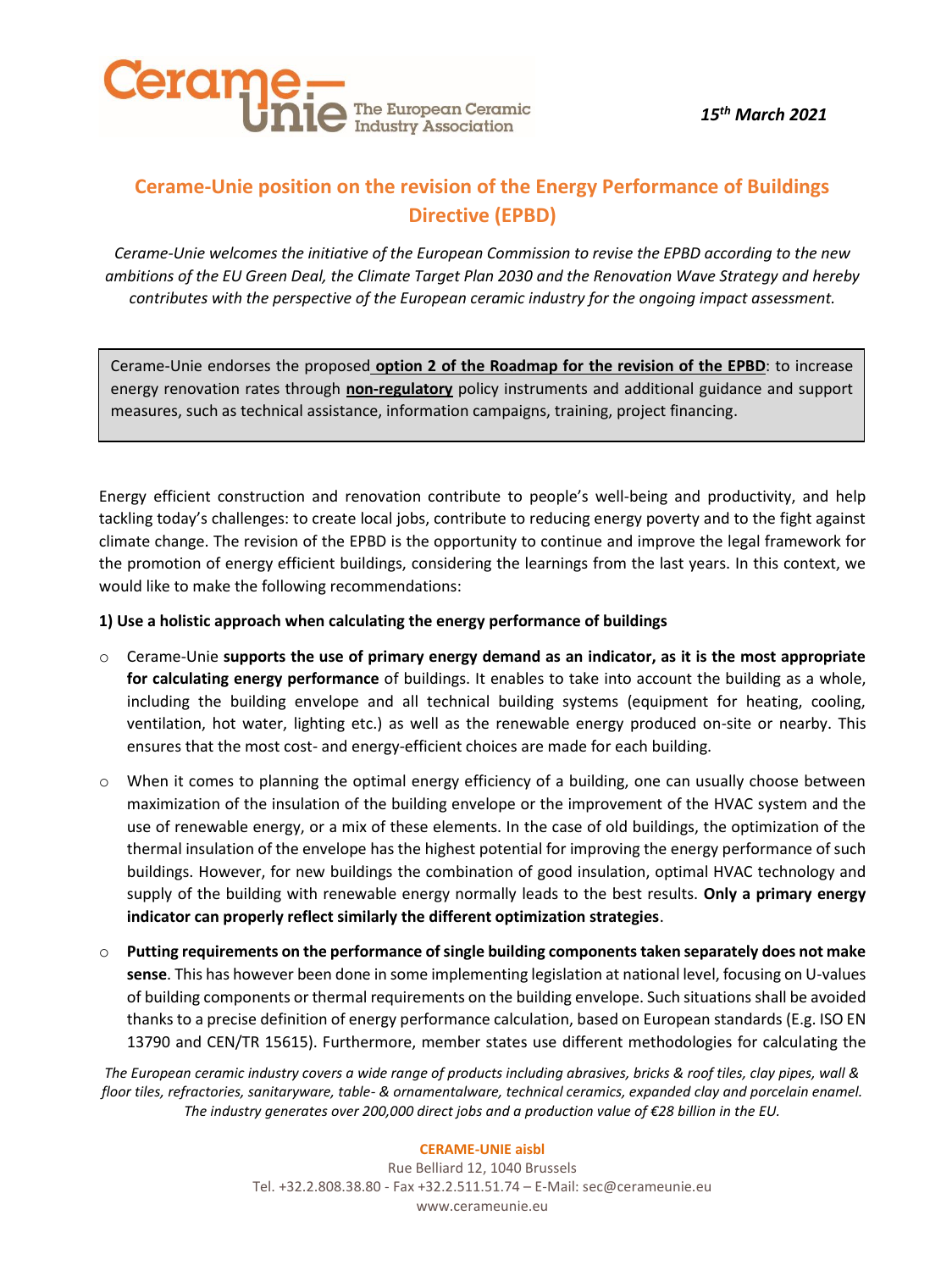# eram The European Ceramic Industry Association

#### *15th March 2021*

energy performance of buildings. For instance, some member states only use the U-value. The standard ISO EN 13790 is not considered by some member states but is the best available tool to calculate the energy performance of buildings and takes into account the thermal mass of a building. Energy performance of building calculation methods must also minimise gaps between design performance and real measured performance.

- o **Member states shall be encouraged to include all kinds of renewable energy solutions** in the calculation of the primary energy demand, including district heating & cooling. Hence, it shall be possible to use the most suitable energy and cost-efficient renewable energy sources available on-site or nearby a building.
- o **Finally, we welcome the fact that indoor air quality will be given more weight in the assessment of buildings**. Keeping a sufficient level of natural ventilation in the building is crucial for the health and wellbeing of the inhabitants.

### **2) Consider a twofold approach when calculating the energy performance of buildings: new buildings vs renovation**

- $\circ$  The level of thermal insulation of the envelope of new buildings is already very high because of the existing requirements in national buildings regulations. Thus, the calculation of the energy performance of new buildings shall consider a combination of a very good standard of insulation with modern heating/cooling technology and supply of the building with renewable energy. This normally leads to the most economically and ecologically optimal solution for new buildings.
- $\circ$  The renovation of existing buildings is of utmost importance to reach EU's climate and energy targets. The level of thermal insulation of the building envelope in existing buildings is normally poor compared to new buildings. In this case, it is essential to put priority on the optimisation of the insulation of the building envelope in case of renovation of old buildings.

#### **3) Better value the contribution of thermal mass to buildings' energy performance**

- o **A high thermal mass participates to the well-being and comfort of inhabitants both in summer and winter**. With climate change, heat waves will be more and more frequent, it is thus necessary to avoid overheating of buildings in summer. In addition, cooling is by far more energy consuming than heating. Houses need to be built to last for many decades and must be prepared now for this challenge. It is important to note that the effective thermal mass is determined not only by thermal capacity but also by thermal conductivity and density. In that view **the contribution of thermal mass to the reduction of overheating needs to be better valued in the methodology framework in Annex I**. In point 3(a)(iii), not only passive heating but also passive cooling shall be taken into consideration.
- o **In addition to cooling, a high thermal mass contributes to the building's longevity, and plays an essential role in making the living environment more stable and comfortable.**

#### **4) Ensure that housing remains affordable**

*The European ceramic industry covers a wide range of products including abrasives, bricks & roof tiles, clay pipes, wall & floor tiles, refractories, sanitaryware, table- & ornamentalware, technical ceramics, expanded clay and porcelain enamel. The industry generates over 200,000 direct jobs and a production value of €28 billion in the EU.*

#### **CERAME-UNIE aisbl**

Rue Belliard 12, 1040 Brussels Tel. +32.2.808.38.80 - Fax +32.2.511.51.74 – E-Mail: [sec@cerameunie.eu](mailto:sec@cerameunie.eu) www.cerameunie.eu